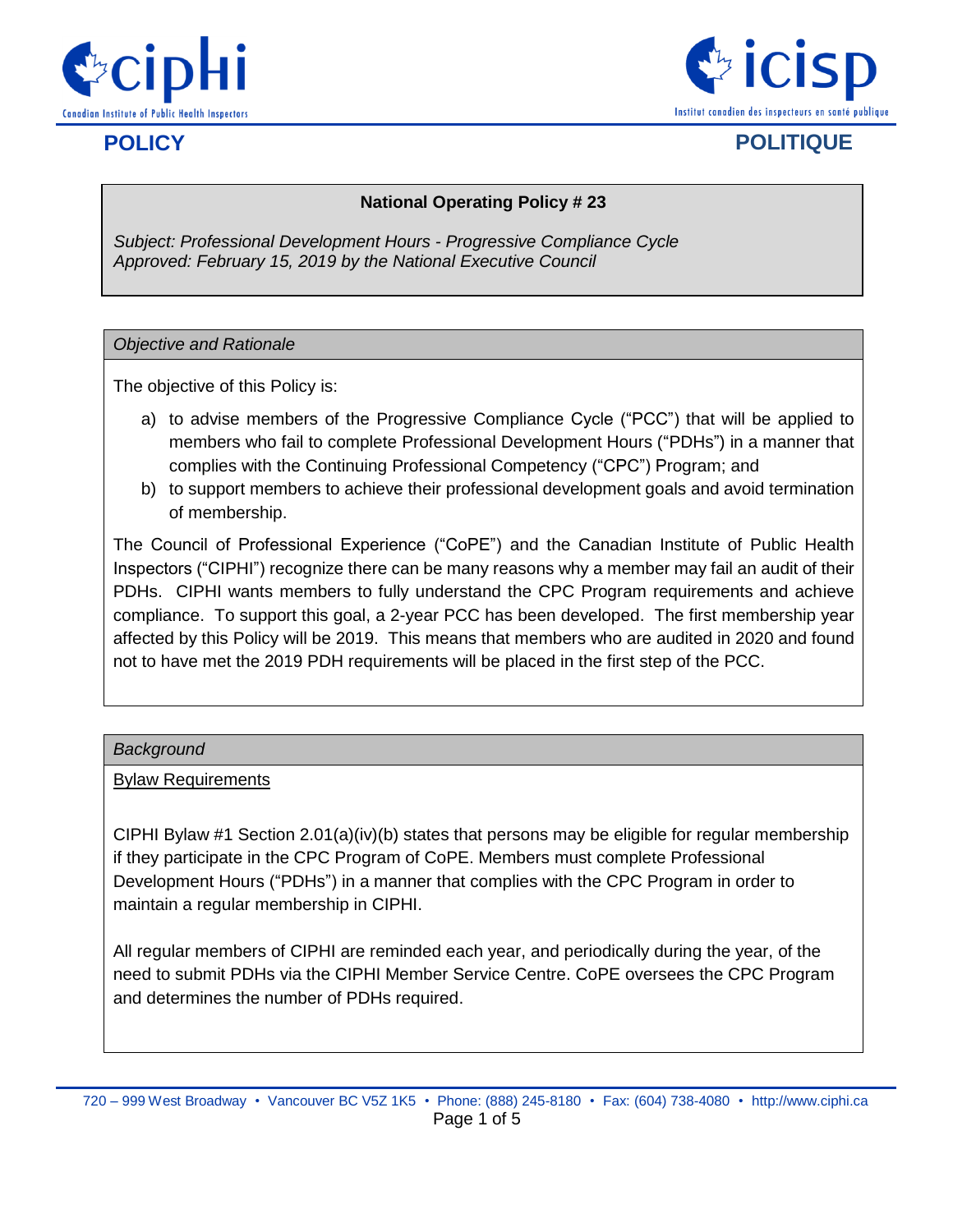## Enforcement of PDH Requirements

Compliance with the CPC Program has been a requirement of maintaining a regular membership since 2010.

There was no immediate enforcement of this requirement while the CPC Program was in its infancy. A robust PDH audit system is now in place and CIPHI is committed to enforcing mandatory professional development of all its regular members.

Persons failing to fulfill the annual PDH requirements outlined by the CPC Program can avoid termination of their CIPHI membership through participation in the PCC described in this Policy.

## *Specific Operations*

The PCC is initiated when a member fails an audit for one of the following reasons:

- 1. a member was selected for a random audit of their PDHs for the previous membership year and is found to be in non-compliance; or
- 2. the year end audit of all regular members indicates a member has entered insufficient number of PDHs for the previous membership year.

## 1 st Audit Fail

A member fails an audit and is placed at Step 1 of the PCC. The member is:

- notified of failure through electronic means and/or registered mail (CoPE/CIPHI Office)
- provided information on how to make application to appeal audit decision (CIPHI Office)
- advised of implications and potential outcomes of continued non-compliance such as termination of membership in CIPHI and suspension of Certificate in Public Health Inspection (Canada) ("CPHI(C)") credential if certified after January 2017 (CIPHI Office)
- advised of requirements of CPC Program and Regular Membership (CoPE)
- provided information about CPC Program and Professional Development Model (CoPE)
- provided other appropriate assistance requested by candidate in support of achieving future compliance (CoPE)
- moved to Step 2 of the PCC and re-audited the following year for compliance with PDH requirements (CoPE)

## Step 2

#### 2<sup>nd</sup> Audit - Pass

Member is re-audited the year following the first audit fail and they **PASS** the  $2^{nd}$  audit. Member is:

- notified of the audit results no further action required by CoPE or CIPHI
- subjected to the PCC "Five Year Rule"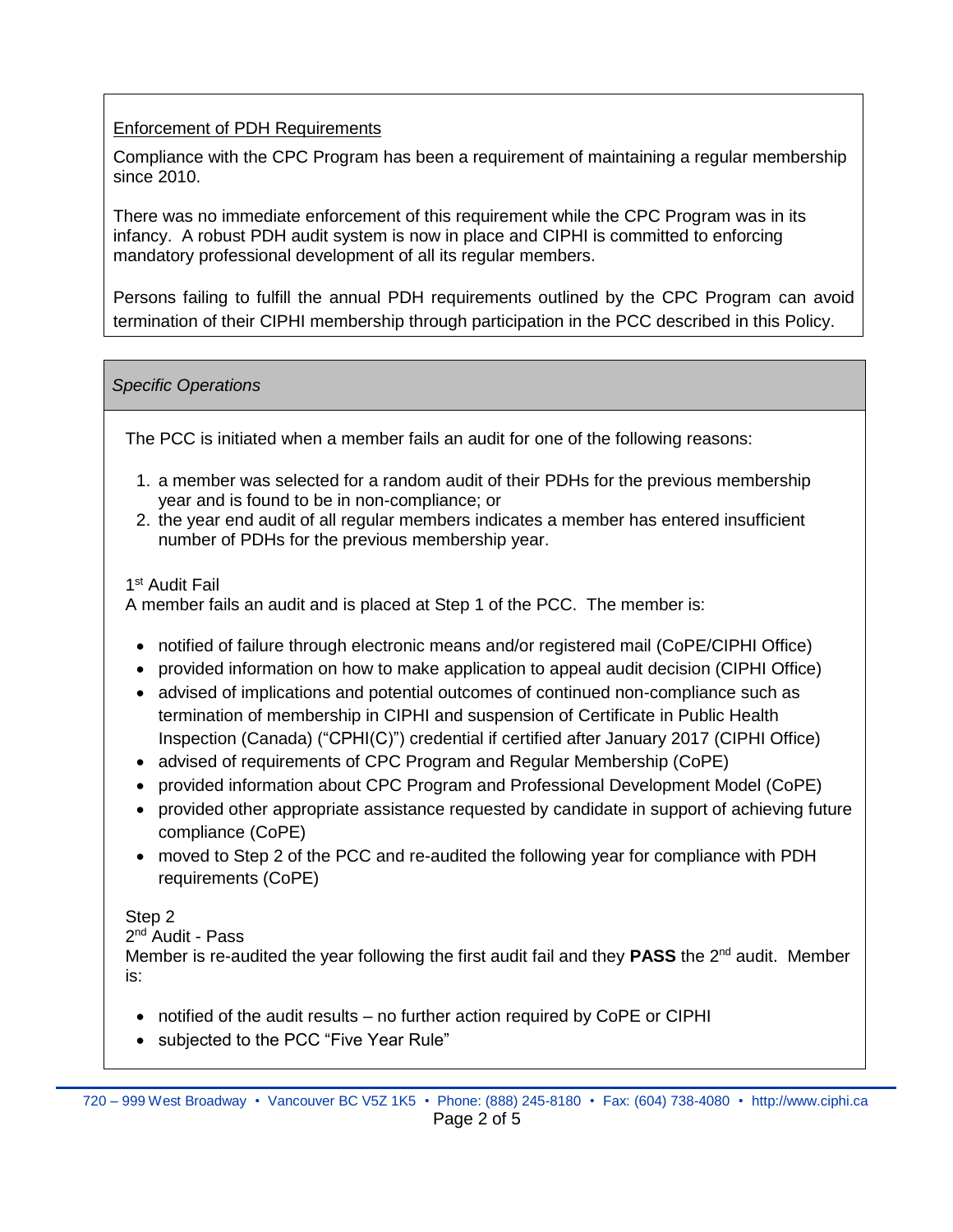## 2<sup>nd</sup> Audit - Fail

Member is re-audited the year following the first audit fail and they **FAIL** the second audit. Member is:

- notified of failure through electronic means and/or registered mail (CoPE/CIPHI Office)
- provided information on how to make application to appeal audit decision (CIPHI Office)
- notified that their audit outcome will be referred to NEC/BOC for further action including termination of membership in CIPHI and suspension of CPHI(C) credential if certified after January 2017 (see CIPHI National Operating Policies (NOP):

**Termination and Reinstatement of Membership NOP # 25** and **Suspension and Reinstatement of CPHI(C) Credential NOP # 22**

- reminded of requirements of CPC Program and Regular Membership (CoPE)
- re-issued information about CPC Program and Professional Development Model (CoPE)
- subject to the PCC "5 Year Rule"

## **PROGRESSIVE COMPLIANCE CYCLE**

## **"FIVE YEAR RULE"**

## **This rule applies to all members who have failed an audit of their PDHs**

## **Scenario 1**:

If a member fails an audit and at least **five years have elapsed** since they previously failed an audit they may repeat the progressive compliance cycle. This means that they will be placed at Step 1 of the cycle and their membership is not immediately impacted. For example: John last failed an audit in 2020. Since that time he has been compliant with his PDH requirements and maintained membership in CIPHI. However in 2025 John is audited and fails to meet the required PDHs. As it has been 5 years since he last failed an audit he is put at Step 1 of the cycle again and given an opportunity to become compliant with the CPC program. His membership is not affected.

## **Scenario 2:**

If a member fails an audit **within** 5 years of previous failing an audit they are **not** placed at Step 1 of the PCC again. They are considered to still be in the PCC and this counts as a  $2^{nd}$  audit fail.

For example: John last failed an audit in 2020. In 2023 John is audited and again fails to meet the required PDHs. As 5 years has **not** elapsed since his 2020 audit fail this is considered his second audit fail. The 2023 audit fail will be referred to NEC/BOC for further action including termination of membership in CIPHI and suspension of CPHI(C) credential if certified after January 2017. (See CIPHI National Operation Policies (NOP): **Termination and Reinstatement of Membership NOP # 25** and **Suspension and Reinstatement of CPHI(C) Credential NOP # 22**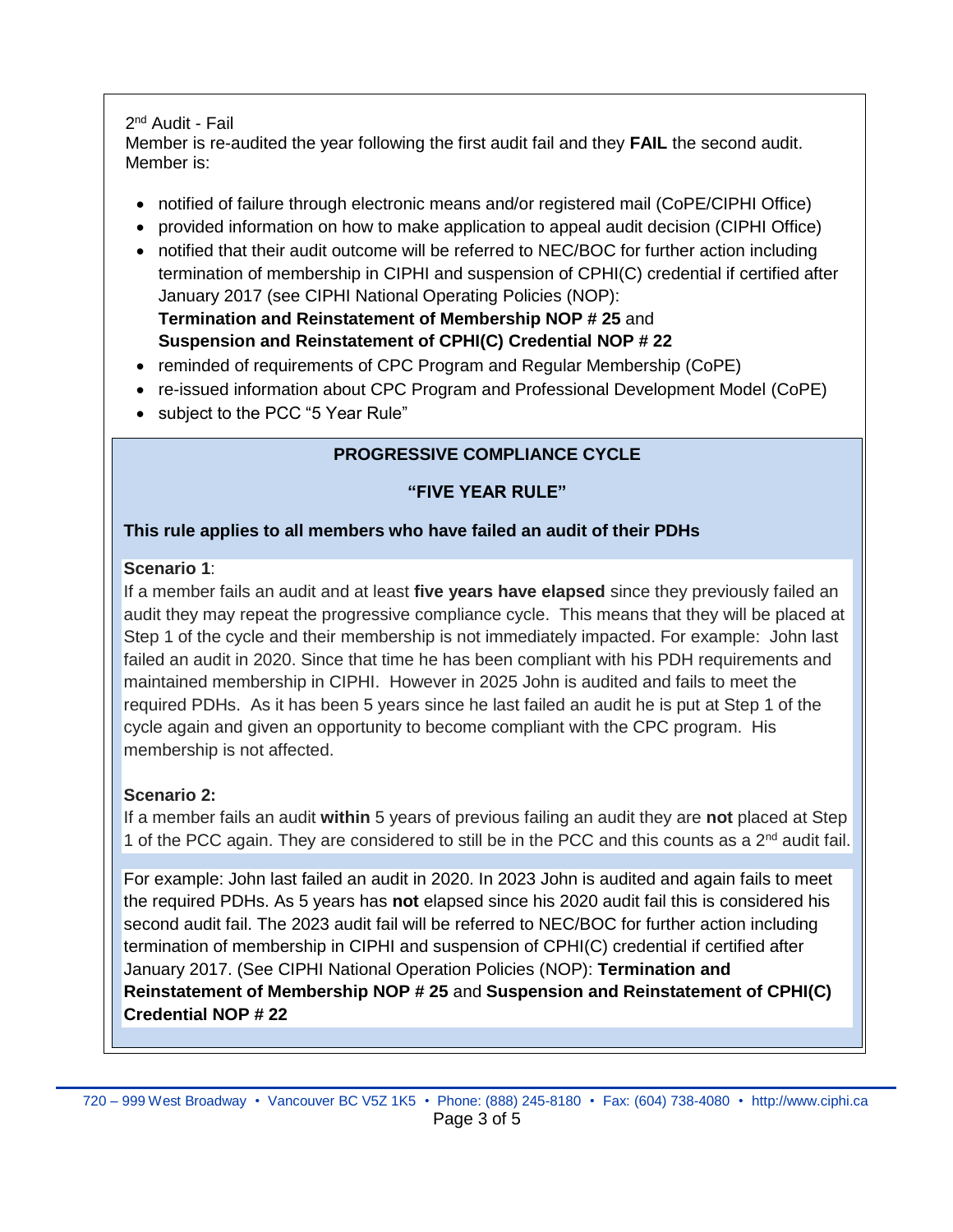#### *Accountability*

#### **Role of National Executive Council**

- Ensure this Policy is followed
- Receive notification of audit fails from CoPE
- Take disciplinary action against members after notification of second audit fails

#### **Role of CIPHI Office in PCC**

- Manage spreadsheets (all members and their current status and history to ensure the proper flow occurs)
- Communication with members (send letter about failure, send letter about membership suspension, etc.)
- Provide list to CoPE by the first week of February of all members that have not entered required number of PDHs
- Provide statistics on number of members in the PCC, suspended members, etc.
- Process or refer any questions or concerns related to the appeals process and/or progressive compliance model

#### **Role of CoPE in PCC**

Complete required audits as per the CoPE PDH Audit Policy and Procedures. This includes:

- Randomly audit a minimum of 5% of regular members
- Audit all members who entered insufficient PDHs as per the list provided by the CIPHI **Office**
- Provide list of audit failures to the NEC/CIPHI Office for all audit fails by June 1 of each year (for statistical purposes, include whether failure was due to insufficient hours entered or from a random audit of submitted PDHs)
- Refer detailed audit history and information to NEC as required
- Respond to questions or concerns related to the auditing procedure

#### *Attachments / Appendices*

Appendix 1: PDH Progressive Compliance Cycle Diagram

*Document Change History*